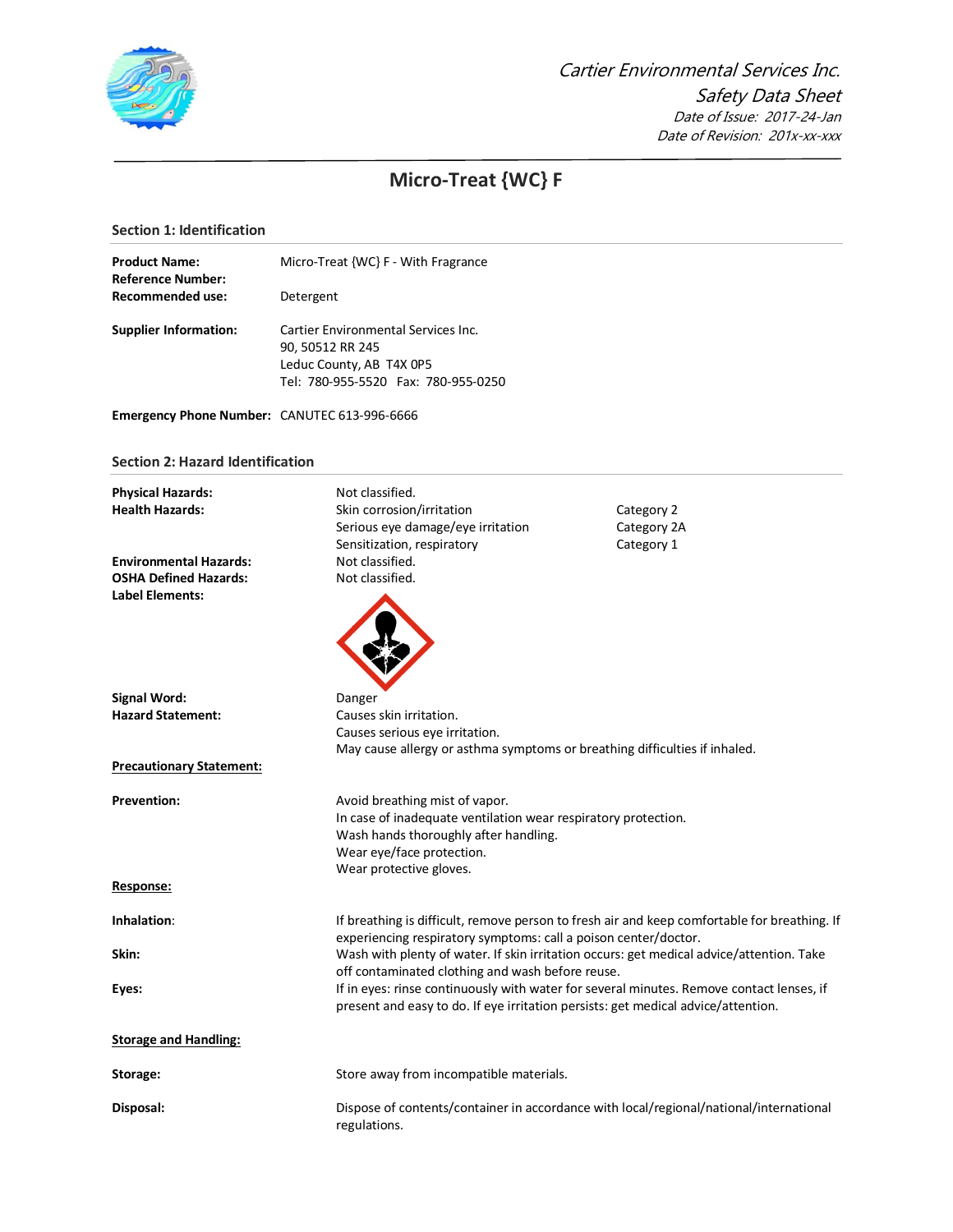

**Hazard(s) Not Otherwise**  Classified (HNOC): None known.

**Supplemental Information:** 11% of mixture consists of component(s) of unknown acute toxicity.

# **Section 3: Ingredient Composition and Information**

# **Mixture:**

| <b>Chemical Name</b>                 | <b>CAS Number</b> | % (weight) |
|--------------------------------------|-------------------|------------|
| <b>Octanoic Acid, Potassium Salt</b> | 764-71-6          | $7 - 13$   |
| Glycerol                             | $56 - 81 - 5$     | $5 - 10$   |
| <b>Subtilisin carlsburg</b>          | 9014-01-1         | $1 - 3$    |
| Amylase, aplha                       | 9000-90-2         | $1 - 3$    |
| <b>Cellulase</b>                     | 9012-54-8         | $1 - 3$    |

#### **Section 4: First-Aid Measures**

# **Description of First-Aid Measures**

| Inhalation:          | Remove to fresh air. Seek medical attention if symptoms occur.                                                                                                                                                                                       |                                                                                                                                                                                                                                                                                                                                                             |  |
|----------------------|------------------------------------------------------------------------------------------------------------------------------------------------------------------------------------------------------------------------------------------------------|-------------------------------------------------------------------------------------------------------------------------------------------------------------------------------------------------------------------------------------------------------------------------------------------------------------------------------------------------------------|--|
| <b>Skin Contact:</b> | Wash affected area with plenty of soap and water for at least 15 minutes. Remove contaminated<br>clothing/footwear. Get medical attention if irritation persists. Wash clothing before reuse.                                                        |                                                                                                                                                                                                                                                                                                                                                             |  |
| <b>Eye Contact:</b>  | Rinse eyes with plenty of water, making sure to get under the upper and lower eyelids. If applicable,<br>remove contact lenses after 5 minutes and continue to flush eye after removal. Get medical attention<br>immediately if irritation persists. |                                                                                                                                                                                                                                                                                                                                                             |  |
| Ingestion:           | If swallowed do not induce vomiting. Dilute with plenty of water or milk. Never give anything by mouth to a<br>convulsing or unconscious patient. Get medical attention immediately.                                                                 |                                                                                                                                                                                                                                                                                                                                                             |  |
|                      | Symptoms and Effects, both Acute and Delayed:                                                                                                                                                                                                        | May cause allergic respiratory reaction. Symptoms may include:<br>stinging, tearing, redness, swelling of the eyes and blurred vision.<br>Skin irritation.                                                                                                                                                                                                  |  |
|                      | <b>Immediate Medical Attention/Special Treatments:</b>                                                                                                                                                                                               | Treat patient symptomatically. If medical advice is needed, have<br>product container or label at hand. Ensure that medical personnel<br>are aware of material(s) involved, and take precautions to protect<br>themselves. Consideration should be given to the possibility that<br>overexposure to materials other than this product may have<br>occurred. |  |

# **Section 5: Fire-Fighting Measures**

| <b>Suitable Extinguishing Media:</b> | Treat for surrounding material. |
|--------------------------------------|---------------------------------|
| Unsuitable Extinguishing Media:      | Not available.                  |
| Special Hazards arising from         |                                 |

**Special Hazards arising from**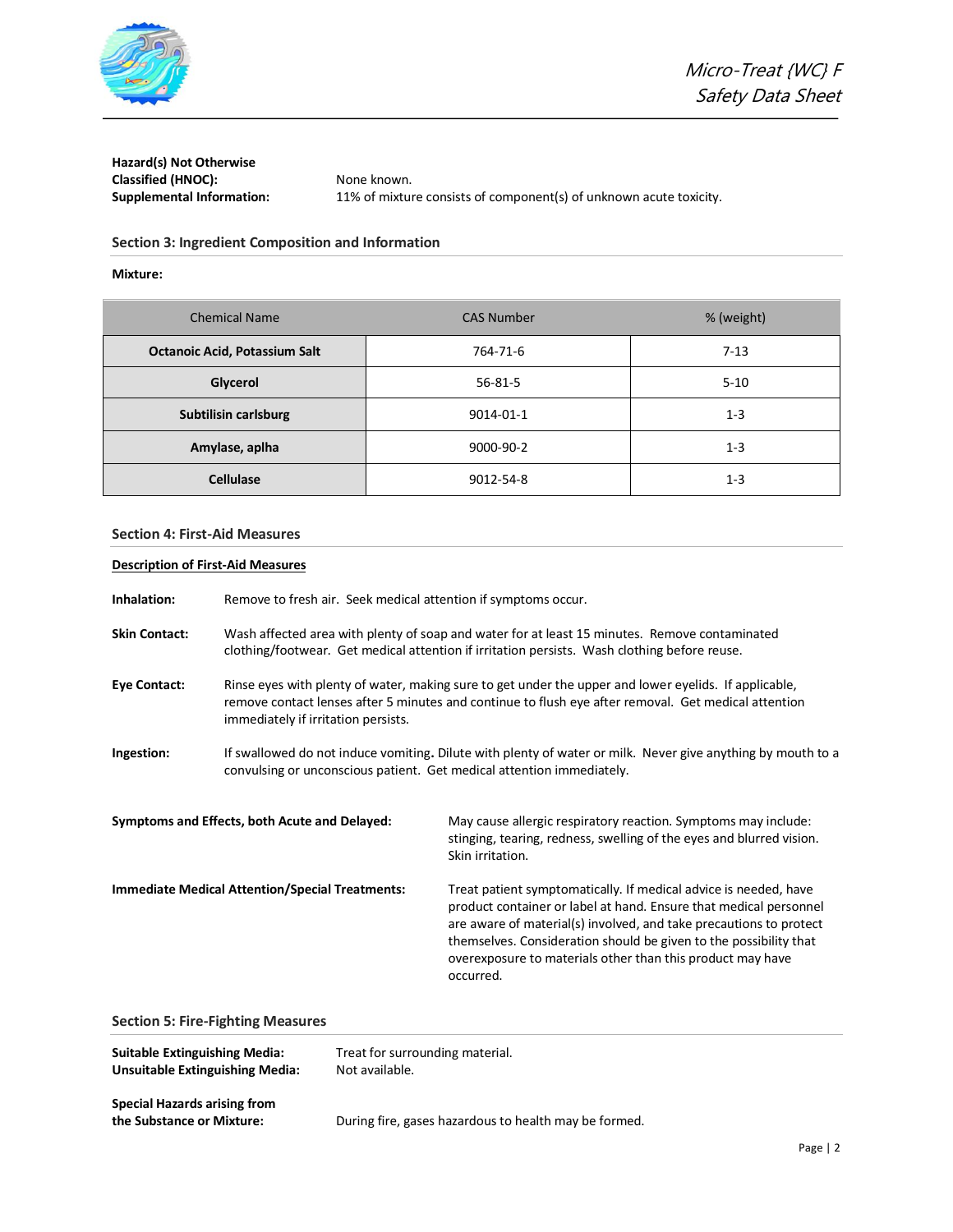|                                                                                     | Micro-Treat {WC} F<br>Safety Data Sheet                                                                                                                                                                                                                                                                                                                                                                                                                                                                                                                                                                  |
|-------------------------------------------------------------------------------------|----------------------------------------------------------------------------------------------------------------------------------------------------------------------------------------------------------------------------------------------------------------------------------------------------------------------------------------------------------------------------------------------------------------------------------------------------------------------------------------------------------------------------------------------------------------------------------------------------------|
| <b>Precautions for Fire-Fighters:</b>                                               | Exercise caution when fighting any chemical fire. Firefighters' protective clothing will<br>only provide limited protection. Wear chemical protective clothing, including<br>respiratory protection. Move containers from the area on fire if it can be done without                                                                                                                                                                                                                                                                                                                                     |
| <b>Specific Methods:</b>                                                            | risk.<br>Use standard firefighting procedures and consider the hazards of other involved<br>materials.                                                                                                                                                                                                                                                                                                                                                                                                                                                                                                   |
| <b>Hazardous Combustion Products:</b>                                               | May include and are not limited to: Oxides of carbon.                                                                                                                                                                                                                                                                                                                                                                                                                                                                                                                                                    |
| <b>Explosion Data:</b>                                                              |                                                                                                                                                                                                                                                                                                                                                                                                                                                                                                                                                                                                          |
| <b>Sensitivity To Mechanical Impact:</b><br><b>Sensitivity To Static Discharge:</b> | No.<br>No.                                                                                                                                                                                                                                                                                                                                                                                                                                                                                                                                                                                               |
| <b>Section 6: Accidental Release Measures</b>                                       |                                                                                                                                                                                                                                                                                                                                                                                                                                                                                                                                                                                                          |
| <b>Personal Precautions, Protective Equipment, and Emergency Procedures</b>         |                                                                                                                                                                                                                                                                                                                                                                                                                                                                                                                                                                                                          |
| <b>General Measures:</b>                                                            | Equip clean-up crew with proper protection. Ensure the area is well ventilated and use<br>appropriate respiratory protection if it isn't. Evacuate unnecessary personnel. Local<br>authorities should be advised if significant spillages cannot be contained.                                                                                                                                                                                                                                                                                                                                           |
| <b>Protective Equipment:</b>                                                        | Always use appropriate personal protective equipment (PPE). Do not touch and avoid<br>walking through spilled material. Do not touch damaged containers unless equipped<br>with PPE.                                                                                                                                                                                                                                                                                                                                                                                                                     |
| <b>Emergency Procedures:</b>                                                        | As an immediate precautionary measure, isolate spill or leak if it can be done safely.<br>Eliminate all ignitions sources (Smoking, flares, sparks, or flames). Ventilate closed<br>areas before entering. If outdoors, stay upwind.                                                                                                                                                                                                                                                                                                                                                                     |
| <b>Environmental Precautions:</b>                                                   | Dispose of waste in accordance with local, regional, national, and/or international<br>regulations.                                                                                                                                                                                                                                                                                                                                                                                                                                                                                                      |
| <b>Containment &amp; Clean-up Measures:</b>                                         | Clean up spill immediately and dispose of waste safely. Stop leak and isolate spill if it can<br>be done safely. Large spills: dike the material where possible, absorb in vermiculite, dry<br>sand or earth and place into containers. Prevent entry into waterways, sewer,<br>basements or confined areas. Small spills: wipe up with absorbent material (e.g. cloth,<br>fleece). Clean surface thoroughly to remove residual contamination. Never return spills<br>to original containers for reuse. For more information on safe disposal, please refer to<br>"Section 13: Disposal Considerations". |
| <b>Section 7: Handling and Storage</b>                                              |                                                                                                                                                                                                                                                                                                                                                                                                                                                                                                                                                                                                          |
| <b>Precautions for Safe Handling:</b>                                               | Before use carefully read the product label. Always handle empty containers with care<br>as they may retain residual product. Ensure ventilation is adequate when using this<br>product. Handle in accordance with good industrial hygiene and safety procedures.<br>Wash hands or other exposed areas thoroughly with soap and water before eating,<br>drinking, or smoking and again when leaving work.                                                                                                                                                                                                |
| <b>Conditions for Safe Storage:</b>                                                 | Ensure containers are properly labeled and protected from physical damage when not in<br>use. Check regularly for leaks or spills. Keep container closed when not in use. Store in a<br>cool, dry, well-ventilated area away from combustible substances and away from heated<br>areas, sparks and flame.                                                                                                                                                                                                                                                                                                |
| <b>Storage Incompatibilities:</b>                                                   | Store away from children, food items, and potable water. Store in an area out of direct<br>sunlight. Avoid storing in a damp environment.                                                                                                                                                                                                                                                                                                                                                                                                                                                                |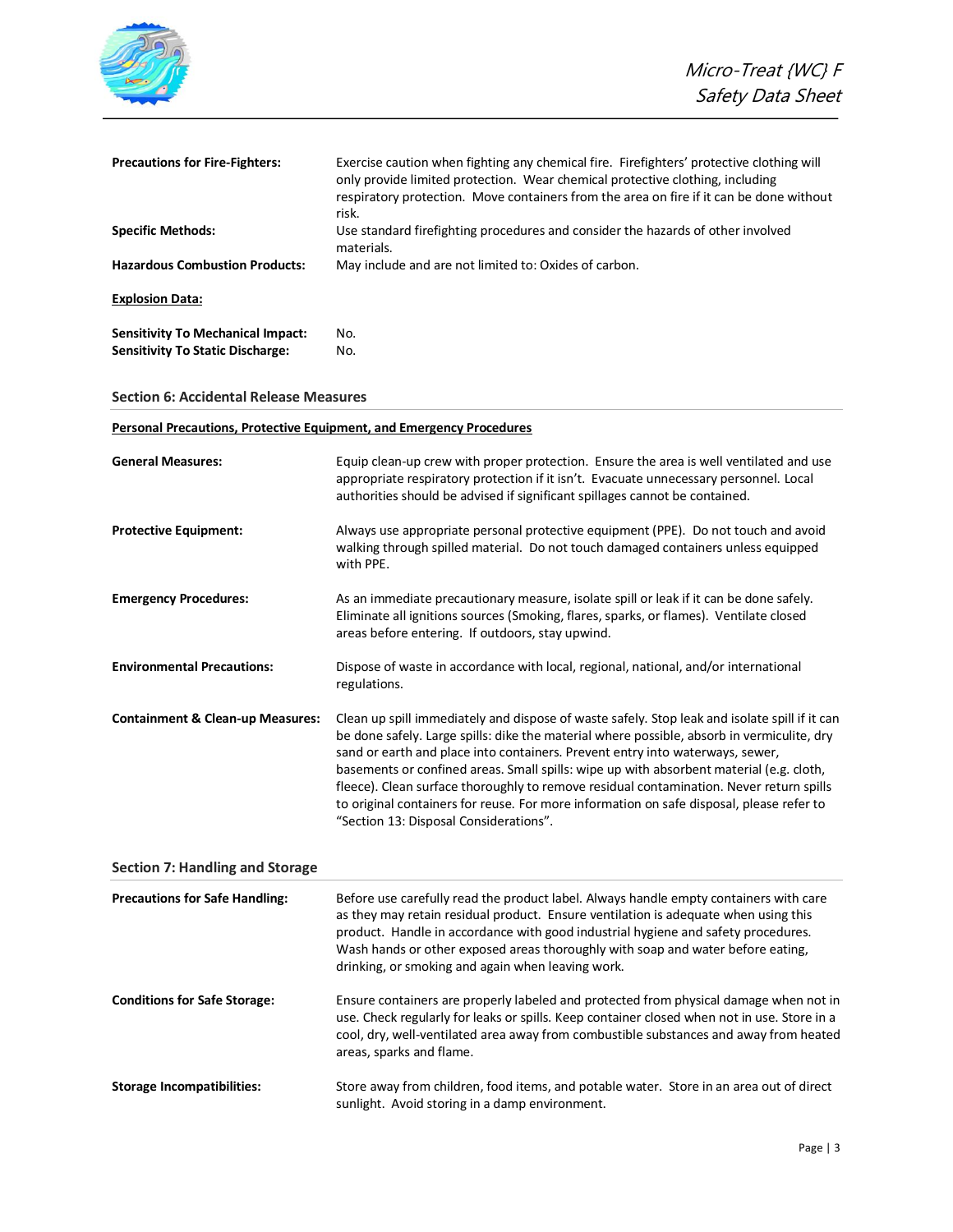

#### **Section 8: Exposure Controls and Personal Protection**

#### **Occupational Exposure Limits:**

| <b>Exposure Limits/Guidelines</b>           |                |                           |                                     |
|---------------------------------------------|----------------|---------------------------|-------------------------------------|
| <b>Substance</b>                            | <b>Type</b>    | Value                     | Form                                |
| Glycerol<br>(CAS NO. 56-81-5)               | PEL            | 5 mg/m $3$<br>15 mg/m $3$ | Respirable Fraction.<br>Total dust. |
| Subtilisin carlsburg<br>(CAS NO. 9014-01-1) | <b>Ceiling</b> | $0.00006$ mg/m3           |                                     |
| Subtilisin carlsburg<br>(CAS NO. 9014-01-1) | <b>STEL</b>    | $0.00006$ mg/m3           |                                     |
| Cellulase<br>(CAS NO. 9012-54-8)            | <b>PEL</b>     | 5 mg/m $3$<br>15 mg/m $3$ | Respirable Fraction.<br>Total dust. |
| Cellulase<br>(CAS NO. 9012-54-8)            | <b>ACGIH</b>   | 10mg/m3                   |                                     |

Chemicals listed in section 3 that are not listed here do not have established limit values for ACGIH or OSHA PEL.

**Biological limit values:** No biological exposure limits noted for the ingredients.

#### **Exposure Controls**

**Engineering Measures/Controls:** Ensure adequate ventilation. Ensure all local/national regulations are met. **Individual Protection Measures**: Use proper protective equipment. Wear safety goggles and protective gloves when handling this product. Avoid dermal exposure. In case of insufficient ventilation, or if

exposure limits are exceeded or symptoms are experienced, use a NIOSH/MSHA approved respirator. Always handle product in accordance with good industrial hygiene and safety practice.

|  |  | <b>Section 9: Physical and Chemical Properties</b> |  |
|--|--|----------------------------------------------------|--|
|--|--|----------------------------------------------------|--|

| <b>Material Description</b>  |                         |                                  |                   |
|------------------------------|-------------------------|----------------------------------|-------------------|
| Appearance                   | Amber/ off white liquid | Flammability                     | Non-Flammable     |
| Odor                         | Mild                    | <b>Explosive Limits</b>          | No data available |
| Odor Threshold               | No data available       | <b>Vapor Pressure</b>            | Similar to water  |
| pH                           | $6.5 - 9.0$             | <b>Vapor Density</b>             | Similar to water  |
| <b>Melting Point</b>         | Similar to water        | <b>Relative Density</b>          | 1.01              |
| <b>Freezing Point</b>        | Similar to water        | Solubility                       | Soluble           |
| <b>Initial Boiling Point</b> | Similar to water        | <b>Partition Coefficient</b>     | No data available |
| Boiling range                | Similar to water        | <b>Auto-Ignition Temperature</b> | No data available |
| <b>Flash Point</b>           | No data available       | <b>Decomposition Temperature</b> | No data available |
| <b>Evaporation Rate</b>      | Not applicable          | Viscosity                        | Similar to water  |

#### **Section 10: Stability and Reactivity**

#### **Reactivity Data:**

**Reactivity:** This product may react with oxidizing agents.

**Chemical Stability:** Stable under normal storage and handling conditions.

**Possibility of Hazardous Reactions:** None known. Hazardous polymerization will not occur.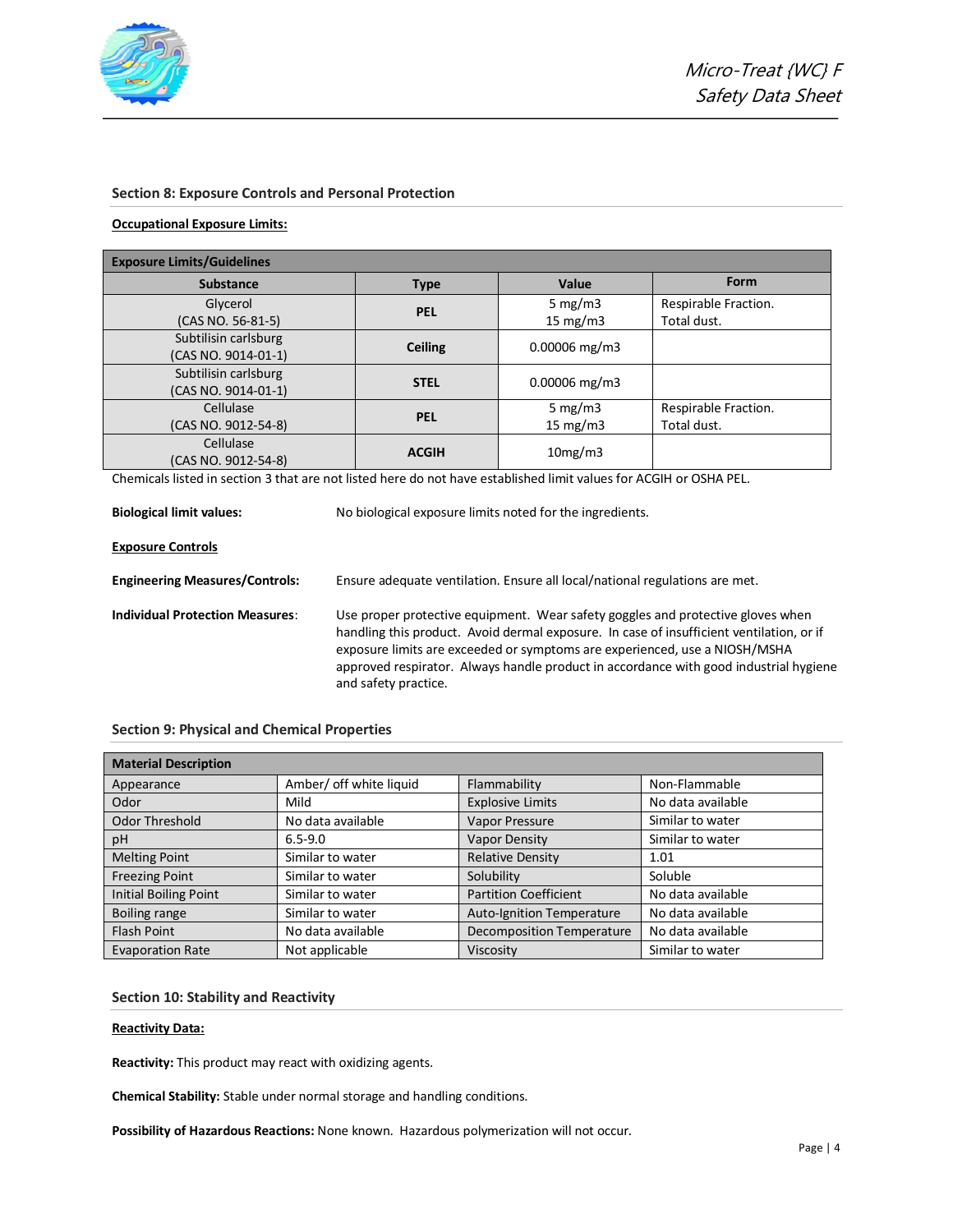

**Hazardous Decomposition Products:** May include and are not limited to: Oxides of Carbon.

**Conditions to avoid:** Contact with incompatible materials. **Incompatible Materials:** Strong oxidizing agents.

**Section 11: Toxicological Information**

| <b>Routes of Exposure:</b>                  | Inhalation. Ingestion. Skin Contact. Eye contact.                                                                                                                                                                                                                                       |  |
|---------------------------------------------|-----------------------------------------------------------------------------------------------------------------------------------------------------------------------------------------------------------------------------------------------------------------------------------------|--|
| Information on Likely Routes of Exposure:   |                                                                                                                                                                                                                                                                                         |  |
| Ingestion:                                  | May be harmful if swallowed.                                                                                                                                                                                                                                                            |  |
| Inhalation:                                 | May cause allergy or asthma symptoms or breathing difficulties if inhaled.<br>May cause irritation to the respiratory.                                                                                                                                                                  |  |
| <b>Skin Contact:</b>                        | Causes skin irritation.                                                                                                                                                                                                                                                                 |  |
| <b>Eye Contact:</b>                         | Causes serious eye irritation.                                                                                                                                                                                                                                                          |  |
| Symptoms related to the physical,           |                                                                                                                                                                                                                                                                                         |  |
| chemical and toxicological characteristics: | Symptoms of eye contact may include: stinging, tearing, redness, swelling of<br>the eyes, and blurred vision. Symptoms of ingestion may include: stomach<br>distress, nausea or vomiting. Symptoms of skin contact may include: redness,<br>drying, deflating and cracking of the skin. |  |

# **Information on Toxicological Effects: Acute Toxicity**

| <b>Components</b>                     | <b>Species</b> | <b>Test Results</b>              |
|---------------------------------------|----------------|----------------------------------|
| Amylase, .alpha.- (CAS NO. 9000-90-2) |                |                                  |
| Acute                                 |                |                                  |
| <b>Dermal</b>                         | Not available  |                                  |
| LD50                                  |                |                                  |
|                                       |                |                                  |
| <i>Inhalation</i>                     | Not available  |                                  |
| <b>LC50</b>                           |                |                                  |
|                                       |                | 7500 mg/kg                       |
| Oral                                  | Rat            |                                  |
| LD50                                  |                |                                  |
| Glycerol (CAS NO. 56-81-5)            |                |                                  |
| Acute                                 |                |                                  |
| Dermal                                | Rabbit         | >10000 mg/kg, 23000 kg/mg        |
| LD50                                  |                |                                  |
| <b>Inhalation</b>                     | Rat            | >143 mg/m <sup>3</sup> , 4 hours |
| <b>LC50</b>                           |                |                                  |
|                                       |                |                                  |
| Oral                                  | Mouse          | 23000 kg/mg                      |
| LD50                                  | Rat            | >12600 mg/kg, 27200 mg/kg        |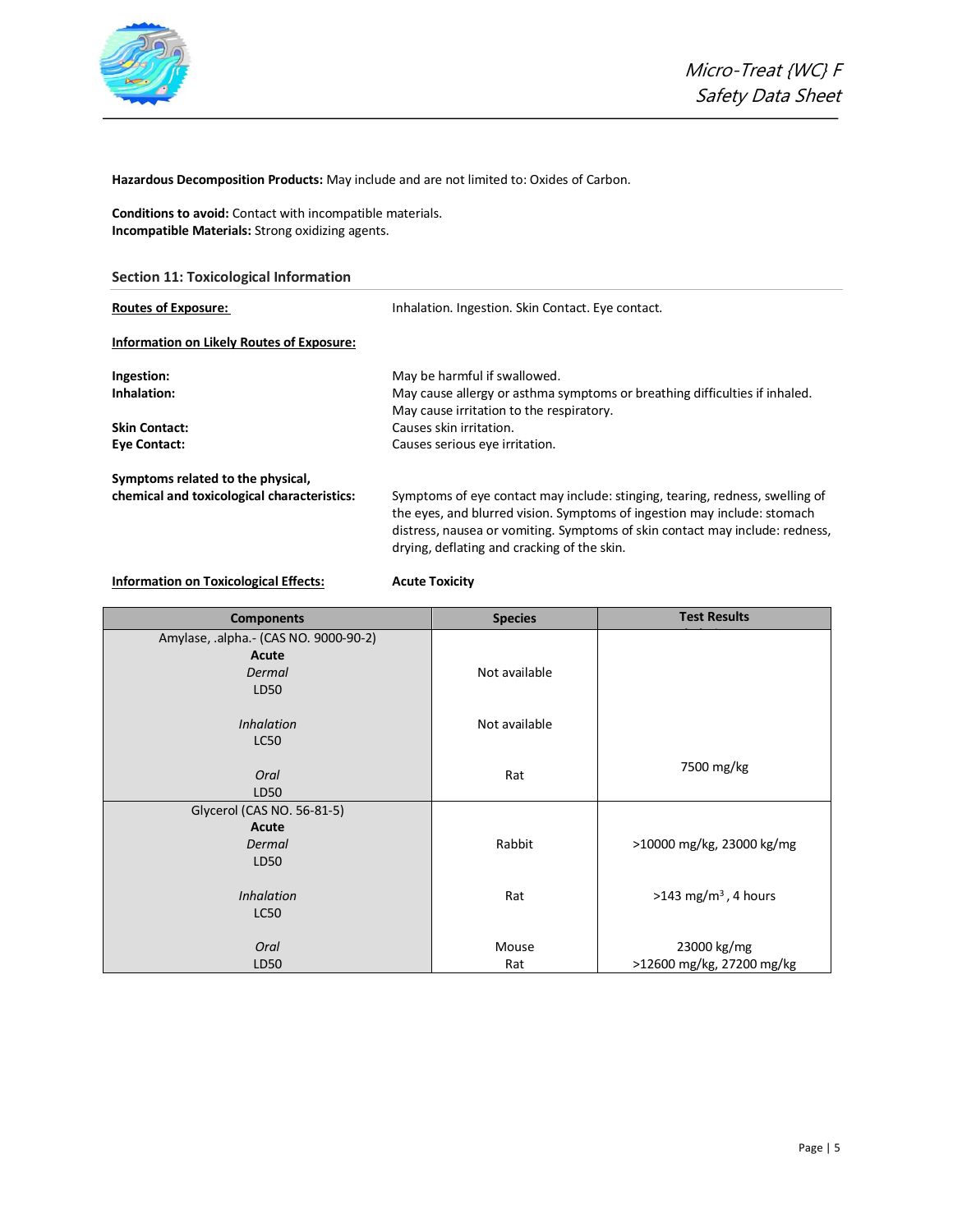

| Octanoic Acid, Potassium Salt (CAS NO. 764-71-6)    |                                                       |                                                                   |
|-----------------------------------------------------|-------------------------------------------------------|-------------------------------------------------------------------|
| Acute                                               |                                                       |                                                                   |
| <b>Inhalation</b>                                   | Not available                                         |                                                                   |
| <b>LC50</b>                                         |                                                       |                                                                   |
|                                                     |                                                       |                                                                   |
| Oral                                                | Not available                                         |                                                                   |
| LD50                                                |                                                       |                                                                   |
| Subtilisin carlsburg (CAS NO. 9014-01-1)            |                                                       |                                                                   |
| Acute                                               |                                                       |                                                                   |
| Dermal                                              | Not available                                         |                                                                   |
| LD50                                                |                                                       |                                                                   |
|                                                     |                                                       |                                                                   |
| <b>Inhalation</b>                                   | Not available                                         |                                                                   |
| <b>LC50</b>                                         |                                                       |                                                                   |
|                                                     |                                                       |                                                                   |
| Oral                                                | Rat                                                   | 1800 mg/kg                                                        |
| LD50                                                |                                                       |                                                                   |
|                                                     |                                                       |                                                                   |
| Skin corrosion/irritation                           | Causes irritation.                                    |                                                                   |
|                                                     |                                                       |                                                                   |
| <b>Exposure minutes</b>                             | Not available.                                        |                                                                   |
| Erythema value                                      | Not available.                                        |                                                                   |
| Oedema value                                        | Not available.                                        |                                                                   |
|                                                     |                                                       |                                                                   |
| Serious eye damage/irritation                       | Causes irritation.                                    |                                                                   |
| <b>Corneal opacity value</b>                        | Not available.                                        |                                                                   |
| <b>Iris lesion value</b>                            | Not available.                                        |                                                                   |
| Conjunctival oedema value                           | Not available.                                        |                                                                   |
|                                                     | Not available.                                        |                                                                   |
| <b>Recover days</b>                                 |                                                       |                                                                   |
| Respiratory or skin sensitization                   |                                                       |                                                                   |
| <b>Respiratory sensitization</b>                    |                                                       | May cause allergy or asthma symptoms or breathing difficulties if |
|                                                     | inhaled.                                              |                                                                   |
| <b>Skin sensitization</b>                           |                                                       | This product is not expected to cause skin sensitization.         |
|                                                     |                                                       |                                                                   |
| <b>Germ cell mutagenicity</b>                       | Not classified.                                       |                                                                   |
|                                                     |                                                       |                                                                   |
| <b>Mutagenicity</b>                                 | Not classified.                                       |                                                                   |
|                                                     |                                                       |                                                                   |
| Carcinogenicity                                     |                                                       | This product is not considered to be a carcinogen by IARC, ACGIH, |
|                                                     | NTP or OSHA.                                          |                                                                   |
| <b>Reproductive toxicity</b>                        | This product is not expected to cause reproductive or |                                                                   |
|                                                     | developmental effects.                                |                                                                   |
| <b>Teratogenicity</b>                               | Not classified.                                       |                                                                   |
| Specific target organ toxicity - single exposure    | Not classified.                                       |                                                                   |
| Specific target organ toxicity - repeated exposure  | Not classified.                                       |                                                                   |
| <b>Aspiration Hazard</b>                            | Not classified.                                       |                                                                   |
| <b>Chronic effects</b>                              | Prolonged inhalation may be harmful.                  |                                                                   |
| <b>Further information</b>                          | Not available.                                        |                                                                   |
| <b>Name of Toxicologically Synergistic Products</b> | Not available.                                        |                                                                   |
|                                                     |                                                       |                                                                   |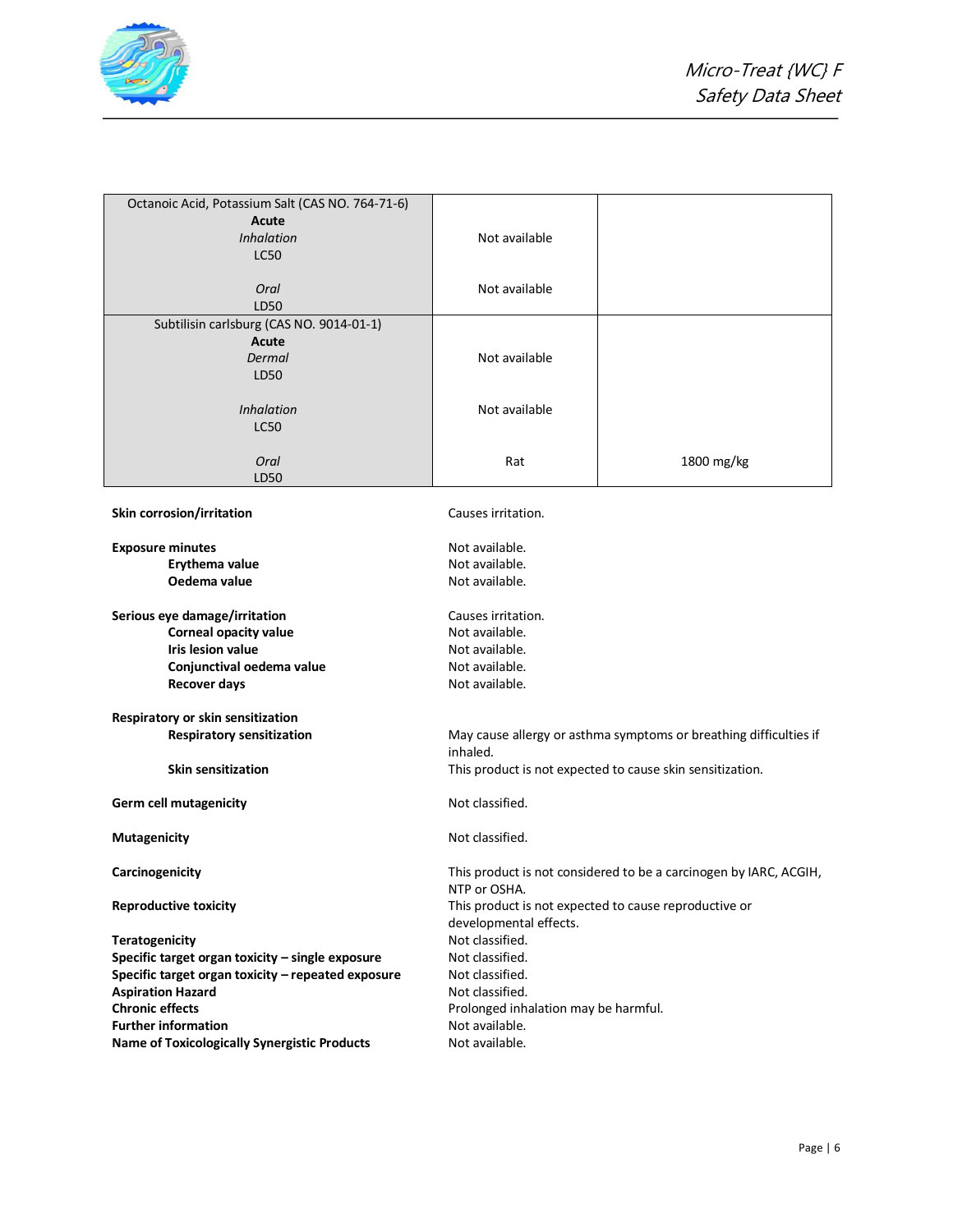

#### **Section 12: Ecological Information**

#### **Ecotoxicity:**

| <b>Components</b>          | <b>Species</b>                 | <b>Test Results</b>        |
|----------------------------|--------------------------------|----------------------------|
| Glycerol (CAS NO. 56-81-5) | Rainbow trout, donaldson trout |                            |
| Aquatic<br>Fish LC50       | (Oncorhynchus mykiss)          | 51000-57000 mg/l, 96 hours |

## **Persistence and Degradability:**

No data is available on the degradability of this product.

**Bioaccumulative Potential:** No data available. **Mobility in Soil:** No data available. **Other adverse Effects:** None known. **Mobility in general:** Not available.

#### **Section 13: Disposal Information**

# **Waste Treatment Methods**

| <b>Product Waste:</b>          | To be disposed of as hazardous waste. Dispose of waste in accordance with local, regional,<br>national, and/or international regulations.                                                                        |
|--------------------------------|------------------------------------------------------------------------------------------------------------------------------------------------------------------------------------------------------------------|
| <b>Hazardous Waste Code:</b>   | The waste code should be assigned in discussion between the user, the producer and the waster<br>disposal company.                                                                                               |
| <b>Packaging Waste:</b>        | Dispose of container or packaging in accordance with local, regional, national, and/or<br>international regulations.                                                                                             |
| <b>Contaminated Packaging:</b> | Empty containers should be taken to an approved waste handling site for recycling or disposal.<br>Since emptied containers may retain product residue, follow label warnings even after container<br>is emptied. |

**Section 14: Transport Information**

| US Department of Transportation (DOT):                 | Not regulated as dangerous goods. |
|--------------------------------------------------------|-----------------------------------|
| <b>Transportation of Dangerous Goods (TDG-Canada):</b> | Not regulated as dangerous goods. |

#### **Section 15: Regulatory Information**

**Safety, Health, and Environmental Regulations:**

This product has been classified in accordance with the hazard criteria of the Controlled Products Regulations and the SDS contains all the information required by the Controlled Products Regulations.

WHIMIS status: Controlled **WHIMIS labeling:**

**WHIMIS classification:** Class D – Division 2A, 2B